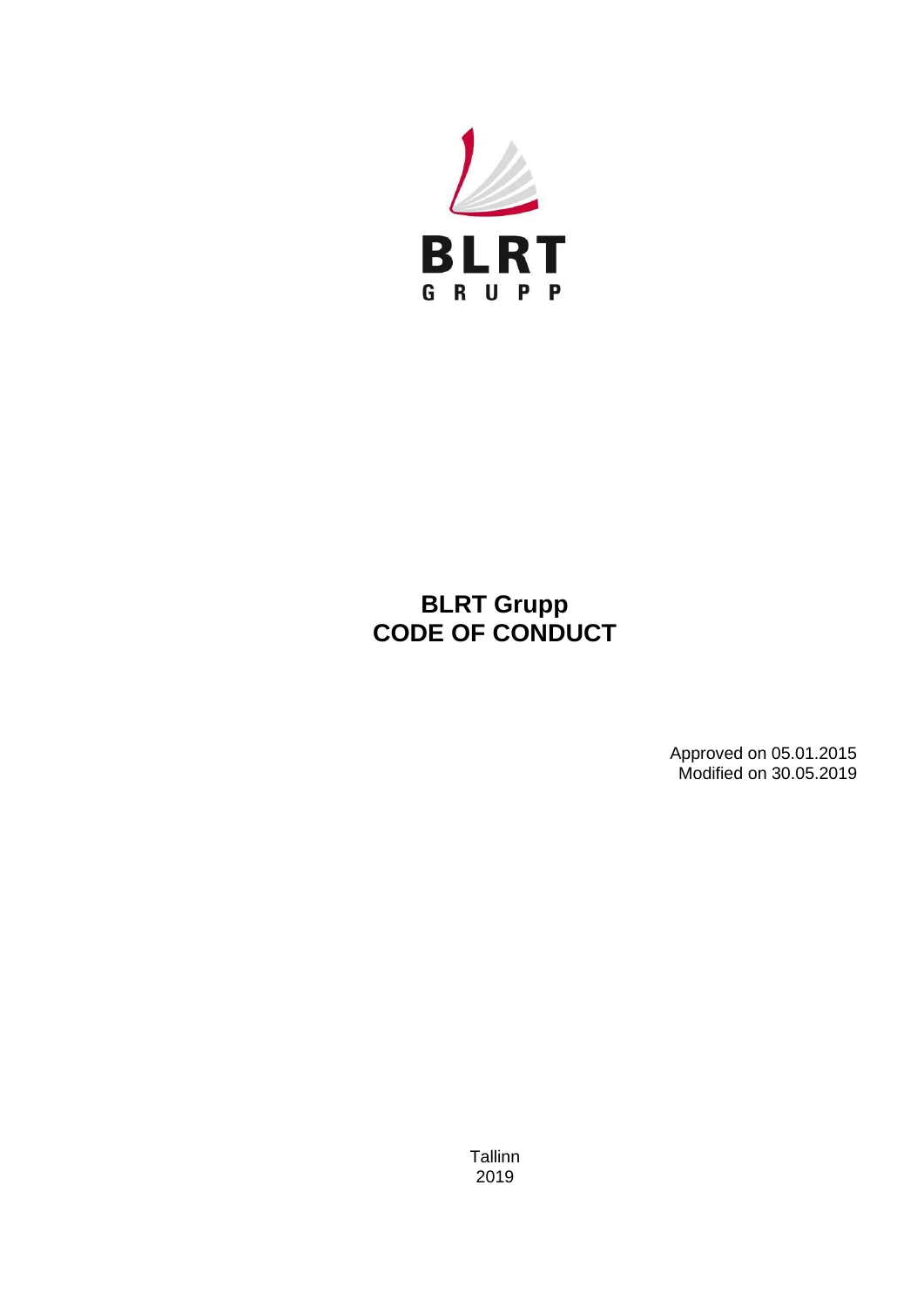

# **LIST OF CHANGES TO THE INITIAL EDITION**

Modified date: 30.05.2019

Paragraph no. 7 has been reworded: Money laundering and tax evasion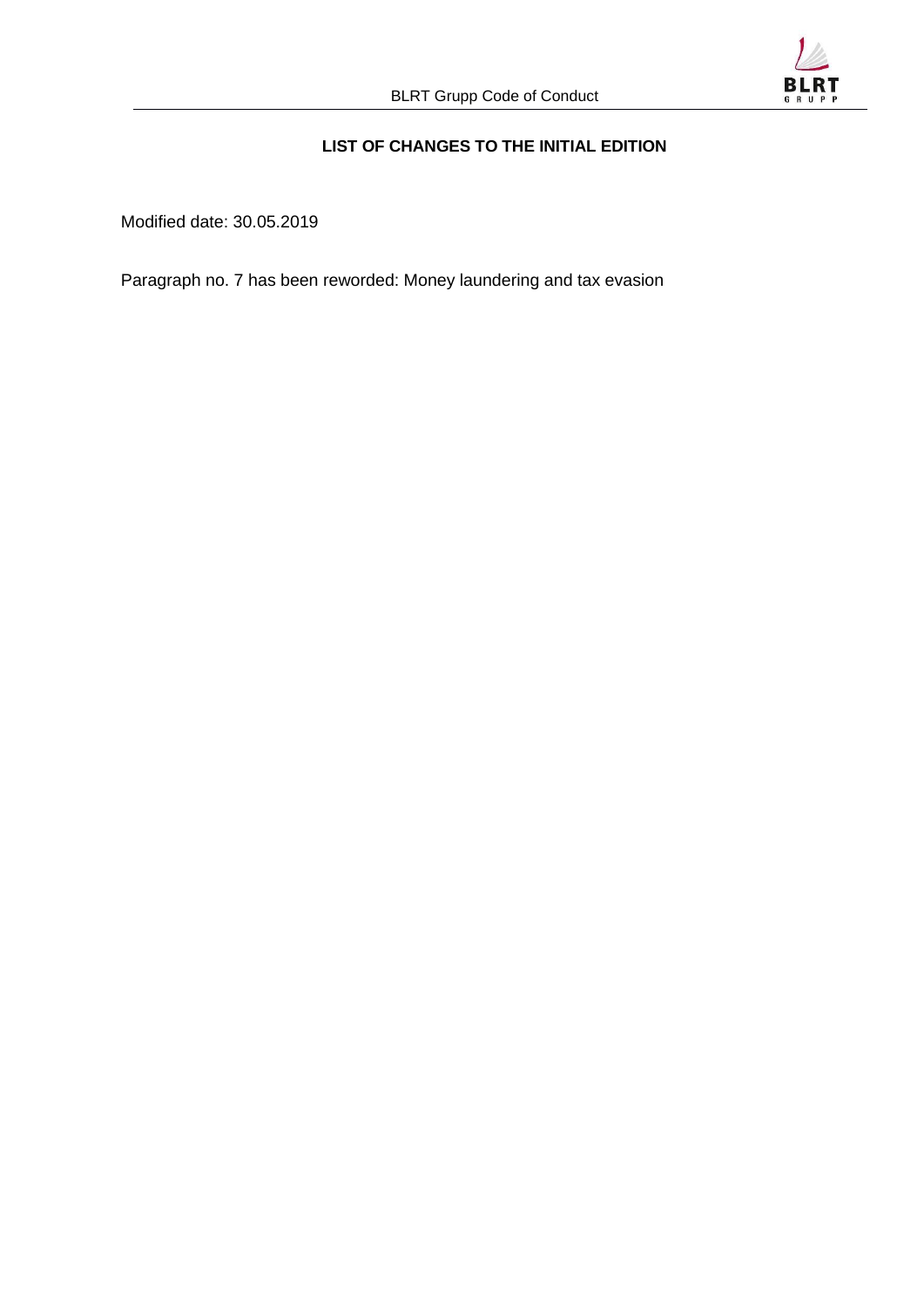

# **BLRT GRUPP CODE OF CONDUCT**

# **1. INTRODUCTION**

The BLRT Grupp Code of Conduct is our principles of work and business.

Trust of clients and partners is a cornerstone for the success of the concern as a whole and every employee in particular. It has been earned by many generations of employees during over 100 years' history of BLRT Grupp.

Our reputation and success depend on all of us. We bear responsibility for observation of our principles and follow our values in all that we do and say.

The Code of Conduct covers the main aspects of our activity, which are described in detail in the regulations of the concern.

# **2. CLIENTS AND PARTNERS**

We see potential for efficient and long-term cooperation with clients and partners that are aimed at compliance with the BLRT Grupp Code of Conduct. Our clients and partners protect confidential information and use honest working methods. They observe the principles of fair and open competition, as well as the requirements of laws on taxation and legal acts which are directed against corruption and monopoly. The clients and partners of BLRT Grupp comply with all the applicable import and export norms, as well as the other trade regulations of the countries in which the concern has business interests. They provide transparency and relevant reports and documentation to a degree that demonstrates compliance with all the applicable requirements for materials and services, industry standards and legal regulations.

The employees of the concern show willingness to help the clients and partners to achieve their goals and bear responsibility for fulfilment of the undertaken commitments and work results.

## **3. EMPLOYEES**

The concern ensures fair treatment by others and equal opportunities in the work environment that is free from any discrimination to all of its employees.

We protect the rights of our employees, do not accept any form of forced labour, support the prohibition of child labour use. We treat all the employees equally and respectfully. We are against any form of discrimination or persecution on the basis of gender, religion, race, nationality or affiliation to any ethnic, cultural, social group, as well as in connection with disabilities, sexual orientation, marital status, age or political beliefs.

We actively promote the development of each employee within the existing legal acts, increase knowledge and experience, stimulate comprehensive awareness. Thus, we support the conditions necessary to continuously improve the level of productivity. High labour productivity is the key to reliability and development of the concern, and it also contributes to the preservation of jobs.

## **4. RESOURCES**

We strive for economical production and try to eliminate all kinds of losses. Each of us is responsible and careful in the use of the resources entrusted to us, contributing to their rational use.

## **5. ETHICS**

We work and conduct business on the basis of the principles that maintain trust in us as professionals in all respects. Each of us is aware that he/she is a representative of BLRT Grupp all the time and in all kinds of situations.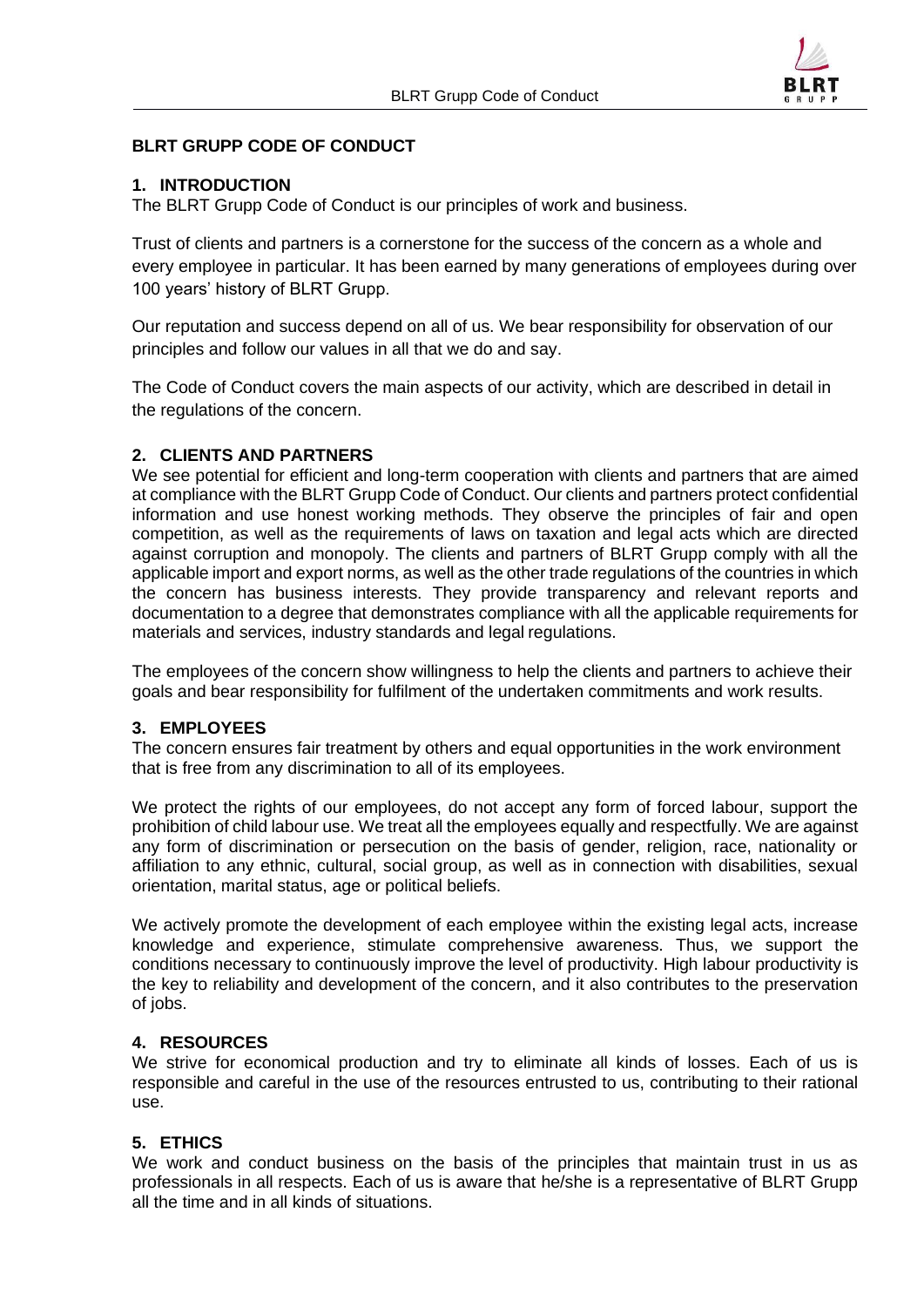

We stand ready to help colleagues, clients and partners. Each of us is guided in decisions and actions by such ethical norms as honesty, good faith, fairness and transparency.

## **6. LEGAL REGULATIONS**

We observe the legal regulations that apply on the international level and in all the countries where we conduct business. We pay special attention to the provisions of the Universal Declaration of Human Rights, as well as the legal acts concerning environmental aspects.

In all cases, when any regulatory authority addresses any enterprise, subdivision or employee of the concern, it should be reported to the Law Department of BLRT Grupp.

## **7. MONEY LAUNDERING AND TAX EVASION**

One of priorities of BLRT Grupp AS is anti-money laundering and counter-terrorism financing.

BLRT Grupp AS strictly observes the laws and international acts on anti-money laundering and counter-terrorism financing as well as all laws and regulations on taxes of countries and regions in which jurisdiction the Group's companies are represented.

We do not want the companies of our Group to be used for laundering of illegal income, terrorism financing or for any other criminal activity. The Group actively counteracts laundering of illegal income and doesn't do business with persons against whom sanctions have been imposed or criminal penalties applied.

We act prudently, preventing participation or involvement of the Group's companies in money laundering / tax evasion transactions or other criminal activities. Therefore, before establishing relationship with a client or a third party, we give due attention and recognize possible warning signs, typical for illegal activities. Any suspicious activity that may involve money laundering, terrorism financing, tax evasion, or other unlawful actions should be reported immediately to the Legal Department of BLRT Grupp.

#### **8. RISK MANAGEMENT**

Risk management is an integral part of the management of BLRT Grupp. It is a unified system that encompasses the strategy, processes, employees and technologies of our concern. Risk management contributes to reasonable and consistent decision-making, and also promotes prompt response to all the identified material risks which are faced by the concern as a whole and each employee in particular.

## **9. COMPETITION**

We support and maintain active, free and fair competition, and encourage our clients and partners to observe the principles that contribute to its development. We comply with the requirements of laws on taxation, as well as legal acts which are directed against corruption and monopoly and applicable in the countries in which BLRT Grupp has business interests.

#### **10. CONFIDENTIALITY AND INTELLECTUAL PROPERTY**

Confidentiality and protection of intellectual property are important to ensure the competitiveness of the concern.

The intellectual property of BLRT Grupp includes patents, trademarks, commercial secrets and copyrights, as well as scientific and technical knowledge, know-how and experience accumulated by our employees. Each of us contributes to providing, preserving and protecting the intellectual property rights of the concern, and also has a responsible attitude regarding their use.

Moreover, each of us guarantees full confidentiality and strictly observes the rights concerning the intellectual property of our clients and partners.

## **11. QUALITY, SAFETY AND PROTECTION OF THE ENVIRONMENT**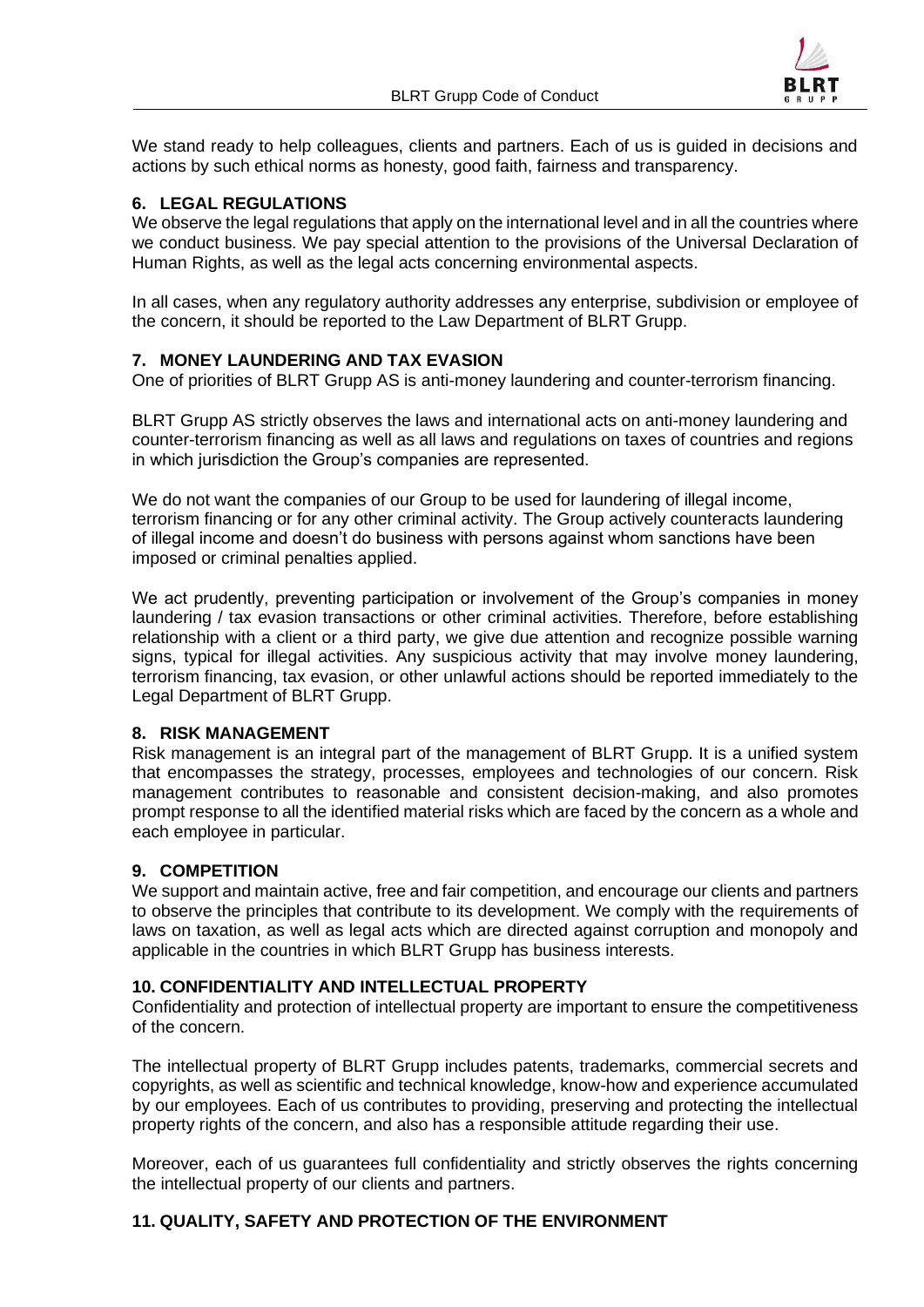

Our products and services comply with the standards of quality and reliability. We are constantly improving our professional competence and striving to meet the needs and expectations of our clients. We provide services in accordance with the requirements of legal regulations and standards, confirming the results of our work by measuring client satisfaction.

We provide a safe and healthy woking environment for all our employees.

We try to reduce the negative impact of our activity on the environment by reducing emission of harmful substances, consumption of energy and natural resources. We contribute to the protection of the environment by supporting the use, development and distribution of environmentally safe technologies.

#### **12. COOPERATION**

To achieve these common goals, all the enterprises and subdivisions of the concern work as a single team. This system of cooperation creates all the conditions for us to fully apply our experience, knowledge and talent, as well as openly exchange information and express ideas. The contribution that each of us makes to the success of the joint activity enables the achievement of personal goals, too.

When making a decision, we prioritize those interests that allow the concern to manufacture a product or render a service in line with a client's expectations.

We regularly analyze our performance in order to detect the risks hindering the achievement of common goals and to minimize the possibility of their occurrence.

#### **13. COMMUNICATION**

We provide efficient and long-term cooperation both inside and outside of the concern through effective communication — the timely exchange of objective and accurate information among employees.

We reasonably document and store information so that it can be effectively used and transmitted only by authorized employees, taking into account all the principles of confidentiality, regardless of the place and time of work performance.

Official statements, including through the media, on our activity may be done only by authorized employees. Meanwhile, the information concerning clients and partners is agreed with the latter in advance.

Our statements and actions are the same.

#### **14. SOCIAL RESPONSIBILITY**

We realize that every action or failure to act has its consequences, including for society.

We are proud of our history and reputation. Together with our accumulated experience, they provide us an opportunity to work constructively with [non-government organizations a](http://www.lingvo-online.ru/en/Search/Translate/GlossaryItemExtraInfo?text=%C3%90%C2%BE%C3%90%C2%B1%C3%91%E2%80%B0%C3%90%C2%B5%C3%91%C2%81%C3%91%E2%80%9A%C3%90%C2%B2%C3%90%C2%B5%C3%90%C2%BD%C3%90%C2%BD%C3%90%C2%B0%C3%91%C2%8F%20%C3%90%C2%BE%C3%91%E2%82%AC%C3%90%C2%B3%C3%90%C2%B0%C3%90%C2%BD%C3%90%C2%B8%C3%90%C2%B7%C3%90%C2%B0%C3%91%E2%80%A0%C3%90%C2%B8%C3%91%C2%8F&translation=non-government%20organization&srcLang=ru&destLang=en)nd state authorities to provide competent solutions that improve the welfare of our concern, our clients, our partners and society as a whole.

We respect cultural and social traditions and also appreciate achievements in the fields of education, culture and sports in all the countries where we conduct business. For their development, we openly encourage appropriate initiatives by our employees and provide sponsorship.

We honor the BLRT Grupp brand as one of our most valuable achievements, regarding which no compromise is possible.